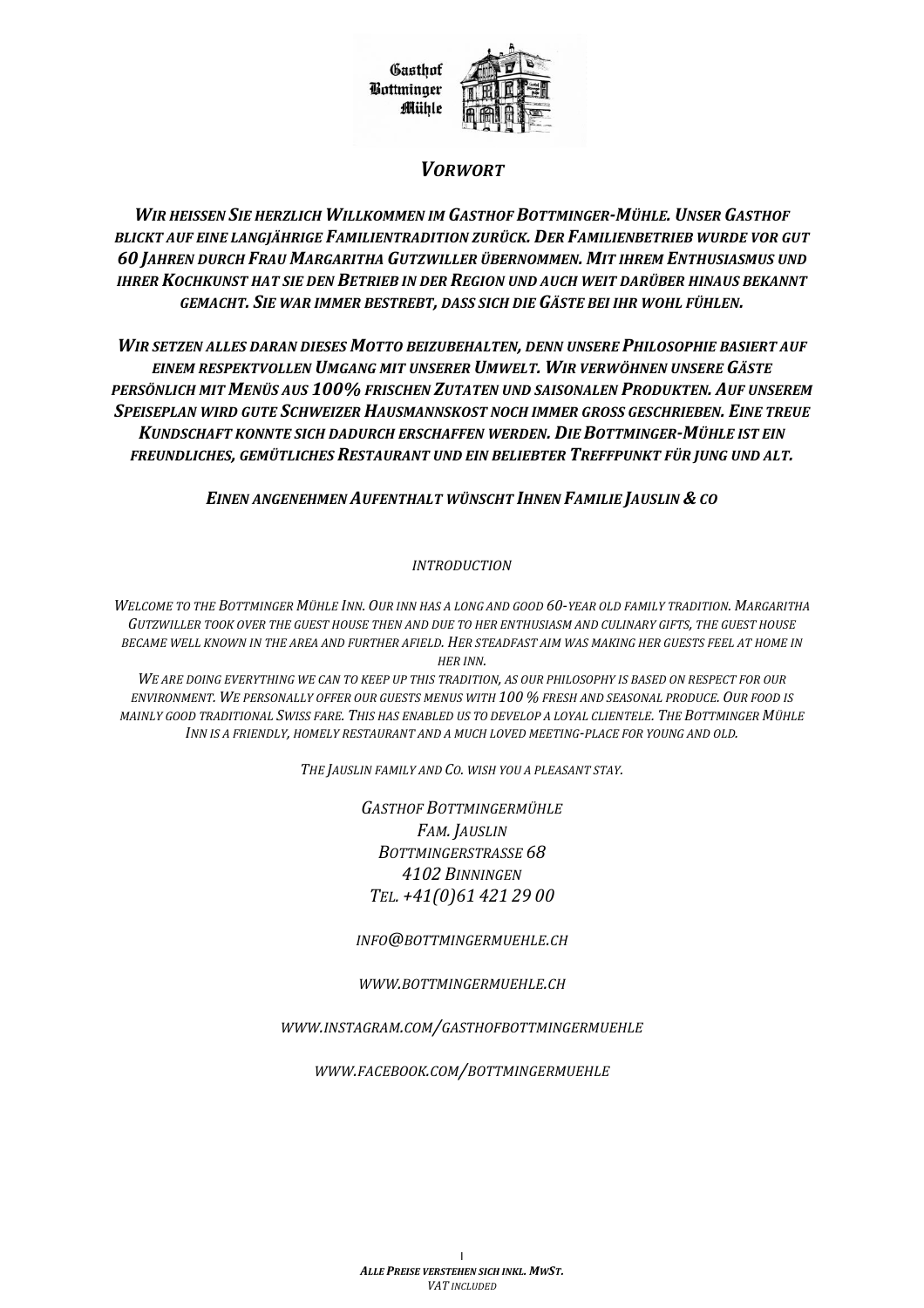

# *UNSERE KÜCHE IST JEWEILS AB 11.30 UHR BIS 13.30 UHR UND AB 18.00 UHR BIS 21.30 UHR GEÖFFNET*

HOT FOOD IS AVAILABLE AT THE FOLLOWING HOURS: 11.30H - 13.30H., 6 P.M. - 9.30P.M.

*DEKLARATION*

*RINDFLEISCH, SCHWEINEFLEISCH & KALBFLEISCH AUS DER SCHWEIZ ZANDER AUS DEM BALTIKUM DIVERSE HANDGEMACHTE TEIGWAREN VON "PASTA PASTA" 4054 BASEL*

*FÜR INFORMATIONEN BETREFFEND ALLERGIEN, WENDEN SIE SICH BITTE AN DAS PERSONAL*

*\*VEGETARISCH*

*DECLARATION*

*BEEF, PORK AND VEAL FROM SWITZERLAND PIKE-PERCH FROM THE BALTIC \*VEGGIE*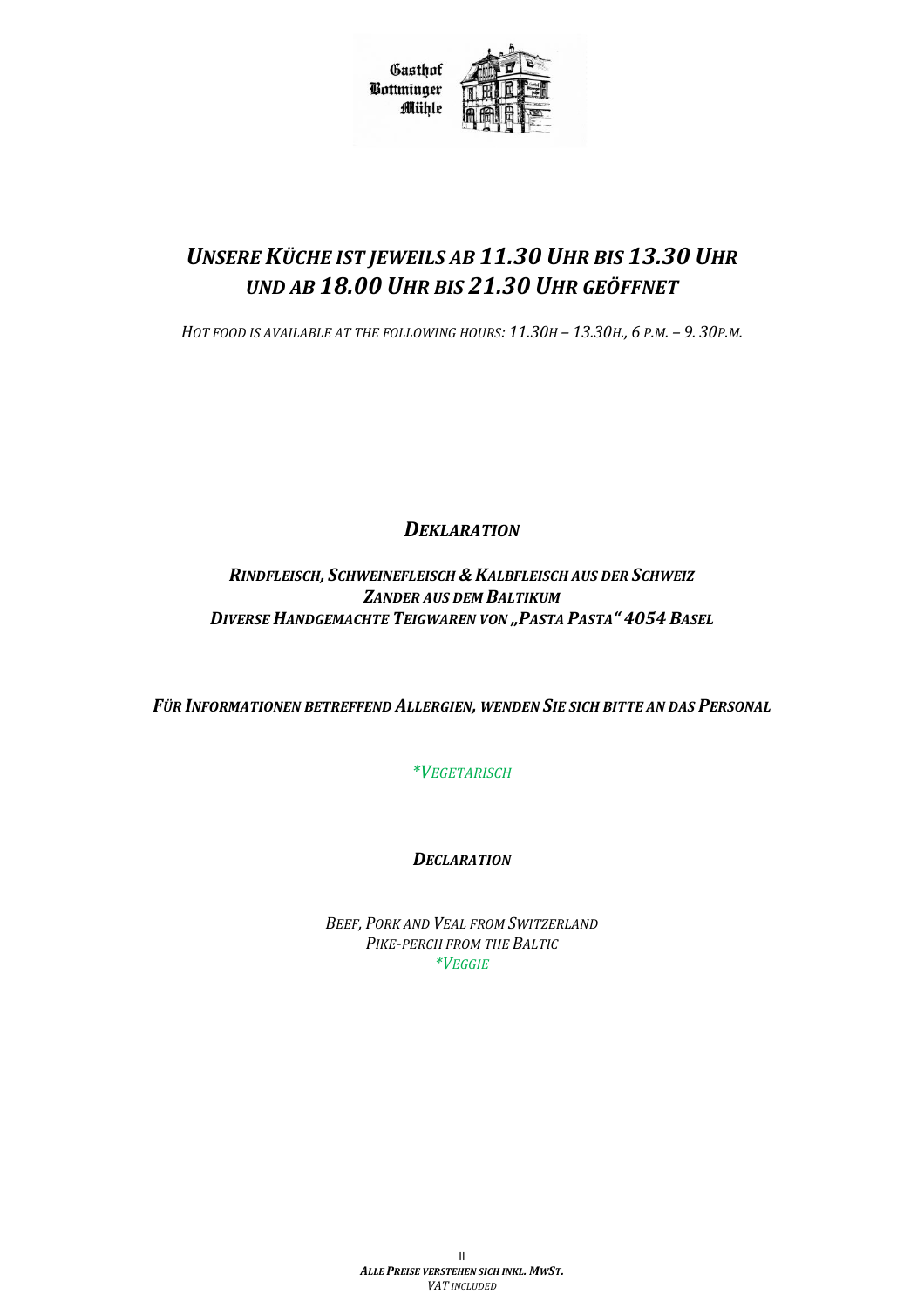Gasthof<br>Bottminger<br>Mühle



*VORSPEISEN (STARTERS)*

| <b>BUNTER BLATTSALAT MIT HAUSDRESSING*</b><br>SALAD WITH HOMEMADE DRESSING      | <b>CHF 7.-</b>   |
|---------------------------------------------------------------------------------|------------------|
| <b>GEMISCHTER SALAT MIT HAUSDRESSING*</b><br>MIXED SALAD WITH HOMEMADE DRESSING | <b>CHF 9.50</b>  |
|                                                                                 |                  |
| HAUSGEMACHTER "ELSÄSSER FLAMMENKUCHEN"                                          | <b>CHF17.50</b>  |
| HOMEMADE "ALSACIENNE FLAMMENKUCHEN"                                             |                  |
| THIN PASTRY TART WITH BACON, ONIONS AND SOUR CREAM                              |                  |
| <b>TROCKENFLEISCH &amp; KÄSE</b>                                                | <b>CHF 18.50</b> |
| AIR CURED MEAT & CHEESE                                                         |                  |
| IN BUTTER SAUTIERTE KALBSMILKEN AUF SALATBOUQUET                                | <b>CHF19.50</b>  |
| <b>VEAL SWEETBREADS WITH SALAD</b>                                              |                  |
| IN BUTTER SAUTIERTE KALBSLEBER AN BALSAMICO AUF SALATBOUQUET                    | CHF21.           |
| <b>VEAL LIVER WITH SALAD</b>                                                    |                  |
| <b>TAGESSUPPE</b>                                                               | CHF 6.-          |
| <b>SOUP OF THE DAY</b>                                                          |                  |
| <b>BOUILLON MIT EI &amp; SHERRY</b>                                             | <b>CHF 9.-</b>   |
| <b>BROTH WITH EGG &amp; SHERRY</b>                                              |                  |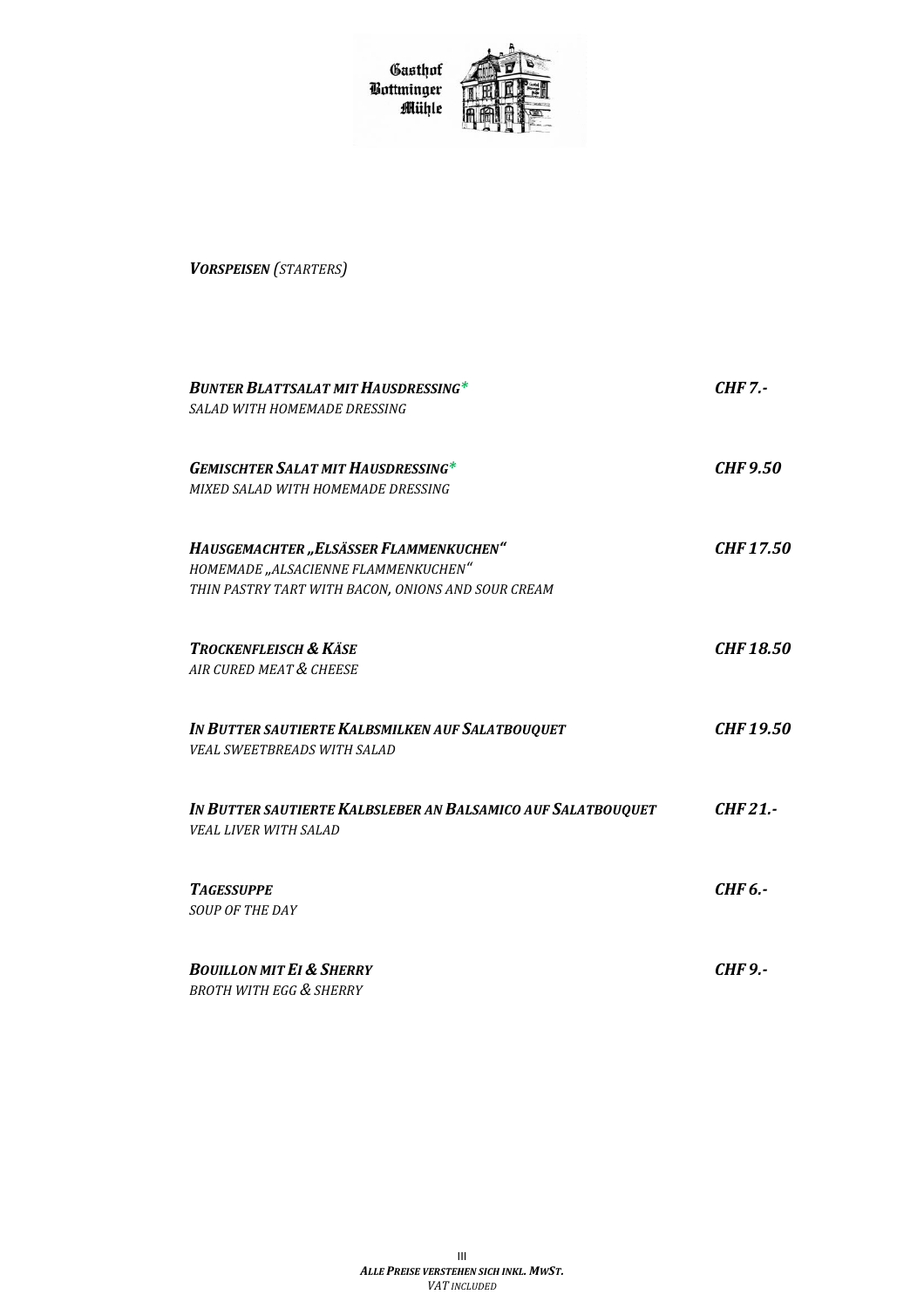Gasthof<br>Bottminger<br>Mühle



*PASTAGERICHTE (PASTA DISHES)*

| SPAGHETTI AGLIO, OLIO & PEPERONCINO*<br>SPAGHETTI WITH GARLIC, OLIVE OIL & PEPPERONCINO             | <b>CHF 17.50</b> |
|-----------------------------------------------------------------------------------------------------|------------------|
| SPAGHETTI NAPOLITANA /ALL'ARABBIATA*<br>SPAGHETTI WITH TOMATO SAUCE / TOMATO AND PEPPERONCINO SAUCE | <i>CHF 17.50</i> |
| TAGLIATELLE AL RAGÛ "BOLOGNESE" (RIND)<br>NOODLES WITH MINCED BEEF & TOMATO SAUCE                   | <b>CHF 19.-</b>  |
| <b>KARTOFFELGNOCCHI AN RAHMSAUCE MIT ROHSCHINKEN</b><br>POTATO DUMPLINGS WITH CREAMSAUCE & RAW HAM  | <b>CHF 22.-</b>  |
| STEINPILZRAVIOLI AN BUTTER MIT PARMESAN*<br>"RAVIOLI" WITH MUSHROOMS IN BUTTER                      | CHF 24 -         |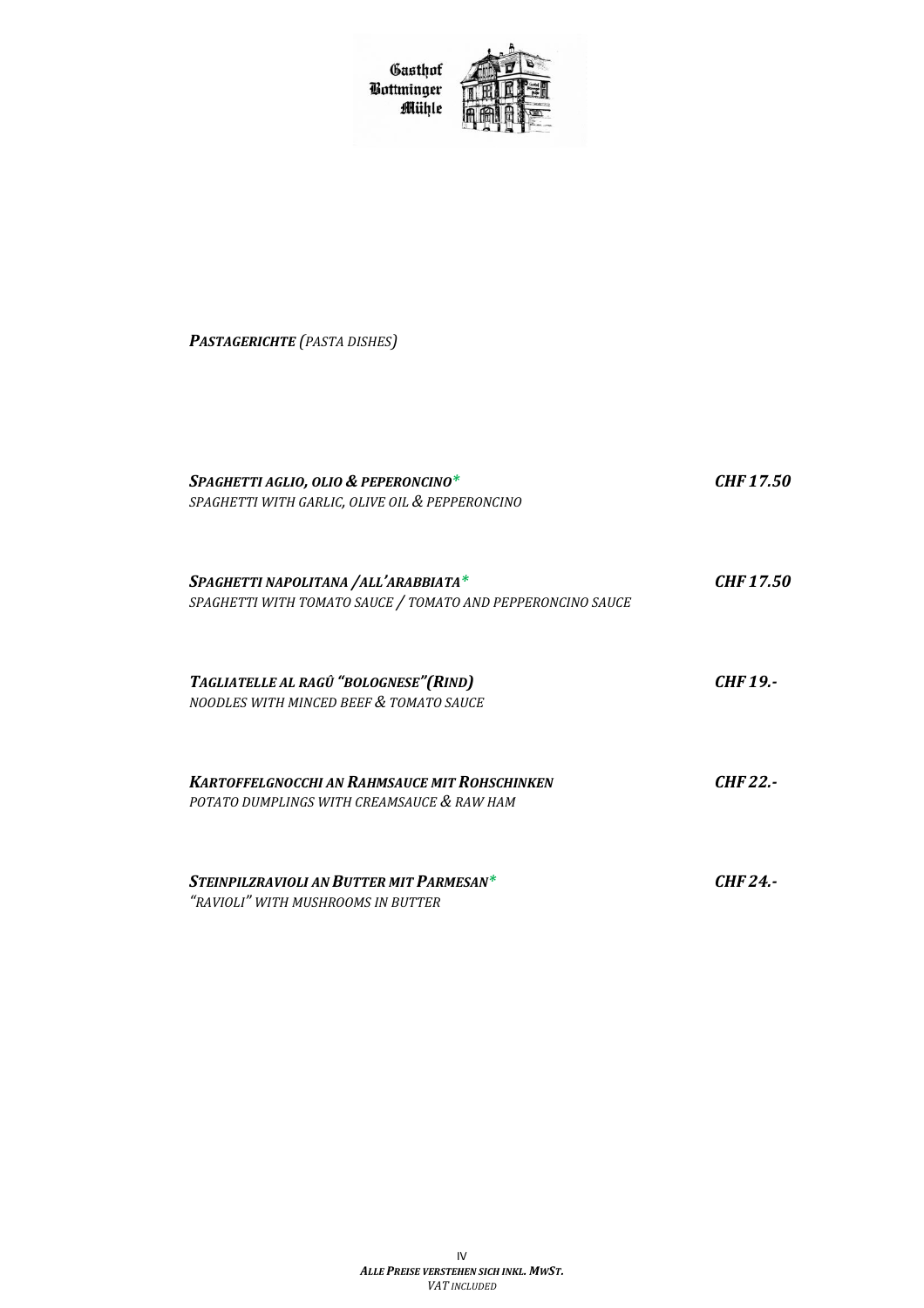

*FLEISCHGERICHTE (MEAT DISHES)*

*VOM SCHWEIN (PORK)*

| <b>KOTELETTE AN KNOBLAUCHBUTTER &amp; POMMES FRITES</b><br>PORK CHOP WITH GARLIC BUTTER & FRENCH FRIES                                                                           | <b>CHF 29.-</b> |
|----------------------------------------------------------------------------------------------------------------------------------------------------------------------------------|-----------------|
| <b>CORDONBLEU &amp; POMMES FRITES</b><br>BREADED ESCALOPE WITH HAM, CHEESE & FRENCH FRIES                                                                                        | <b>CHF 30.-</b> |
| VOM KALB (VEAL)                                                                                                                                                                  |                 |
| "WIENERSCHNITZEL"<br>PANIERTES KALBSSCHNITZEL & POMMES FRITES<br>BREADED VEAL ESCALOPE WITH FRENCH FRIES                                                                         | CHF 36.-        |
| "ZÜRCHERGESCHNETZELTES"<br><b>KALBSGESCHNETZELTES AN PILZRAHMSAUCE &amp; BUTTERRÖSTI</b><br>SLICED VEAL IN A CREAMY MUSHROOMS SAUCE<br>WITH BUTTERED "RÖSTI" (SWISS HASH BROWNS) | <b>CHF37.-</b>  |
| <b>VOM RIND</b> (BEEF)                                                                                                                                                           |                 |
| "TAGLIATA ALBICÔTE"<br>TRANCHIERTES ENTRECÔTE MIT KRÄUTERBUTTER & POMMES FRITES<br>SLICED SIRLOIN STEAK WITH HERB BUTTER & FRENCH FRIES                                          | <b>CHF38.-</b>  |
| <b>VOM INNERN</b> (OFFAL)                                                                                                                                                        |                 |
| <b>KUTTELN AN WEISSWEINSAUCE &amp; BUTTERRÖSTI</b><br>SLICED TRIPE WITH WHITE WINE SAUCE & BUTTERED "RÖSTI"                                                                      | <b>CHF 25.-</b> |
| SAUTIERTE KALBSMILKEN AN WEISSWEINSAUCE MIT BUTTERNUDELN<br>VEAL SWEETBREADS WITH WHITE WINE SAUCE & NOODLES                                                                     | <b>CHF 32.-</b> |
| <b>GESCHNETZELTE KALBSLEBER AN MARSALASAUCE &amp; BUTTERRÖSTI</b><br>SLICED VEAL LIVER WITH MARSALA SAUCE & BUTTERED "RÖSTI"                                                     | <b>CHF 33.-</b> |
| <b>VOM FISCH (FISH)</b>                                                                                                                                                          |                 |
| ZANDERFILETS NACH MÜLLERINNENART & PETERSILIENKARTOFFELN<br>PIKE-PERCH FILLET "MEUNIÈRE" WITH PARSLEY POTATOES                                                                   | <b>CHF 32.-</b> |
| VITAMINE (VITAMINE)                                                                                                                                                              |                 |
| <b>GEMÜSEBEILAGE</b><br><b>VEGETALBES</b>                                                                                                                                        | <b>CHF 6.-</b>  |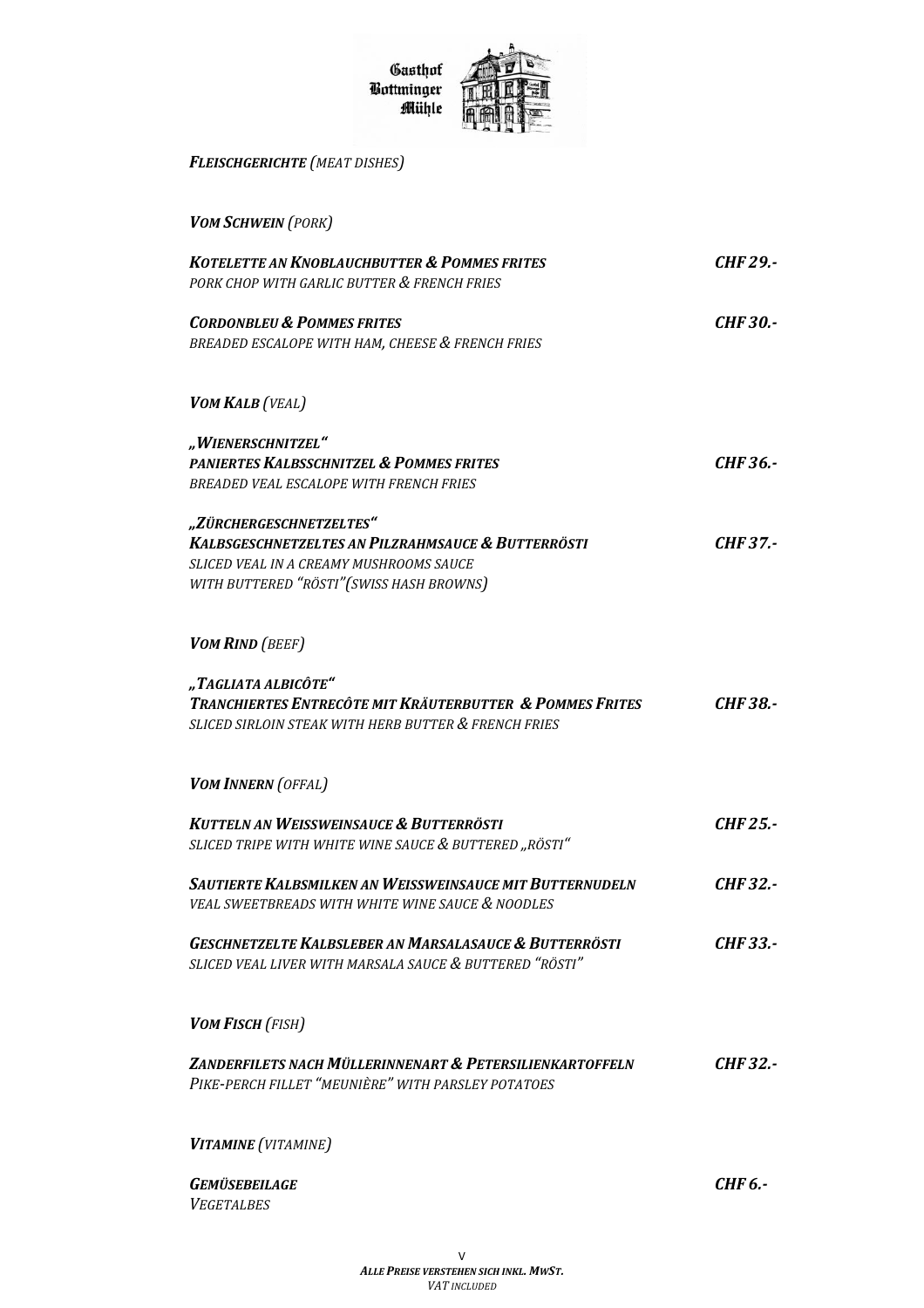Gasthof<br>Bottminger Mühle



## FÜR ZWISCHENDURCH (SNACK'S)

| SWISS SAUSAGE WITH MUSTARD & BREAD                                                                                                  |                  |
|-------------------------------------------------------------------------------------------------------------------------------------|------------------|
|                                                                                                                                     |                  |
| «MÜHLI-PLÄTTLI» GEMISCHTES TROCKENFLEISCH GARNIERT MIT KÄSE<br><b>VARIATION OF AIR CURED MEAT &amp; CHEESE</b>                      | <b>CHF 28.-</b>  |
| <b>PORTION KÄSE*</b>                                                                                                                | <b>CHF 15.-</b>  |
| <b>PORTION OF CHEESE</b>                                                                                                            |                  |
| <b>WURSTSALAT (MIT POMMES FRITES + CHF 6.-)</b><br>SAUSAGE SALAD (WITH FRENCH FRIES + CHF 6.-)                                      | CHF 11.-         |
| WURSTSALAT GARNIERT MIT SALATEN (JEWEILS MIT KÄSE + CHF 4.-)<br>SAUSAGE SALAD GARNISHED WITH COLOURED SALAD (WITH CHEESE + CHF 4.-) | <b>CHF 18.</b>   |
| <b>SALATTELLER MIT SPIEGELEI*</b>                                                                                                   | <b>CHF 18.-</b>  |
| MIXED SALAD DISH WITH FRIED EGG                                                                                                     |                  |
| HAUSGEMACHTER "ELSÄSSER FLAMMENKUCHEN"                                                                                              | <b>CHF 17.50</b> |
| MIT SAUERRAHM, SPECK & ZWIEBELN                                                                                                     |                  |
| HOMEMADE "ALSACIENNE FLAMMENKUCHEN"                                                                                                 |                  |
| THIN PASTRY TART WITH BACON, ONIONS & SOUR CREAM                                                                                    |                  |
| <b>GEBRATENER FLEISCHKÄSE MIT SPIEGELEI &amp; POMMES FRITES</b>                                                                     | <b>CHF 18.50</b> |
| FRIED MEAT LOAF WITH FRIED EGG & FRENCH FRIES                                                                                       |                  |
| <b>KÄSESCHNITTE MIT SPECK &amp; SPIEGELEI</b>                                                                                       | <b>CHF 20.-</b>  |
| CHEESE RAREBIT WITH BACON & FRIED EGG                                                                                               |                  |
| "Mühliröschti" Rösti mit Zwieblen, Speck, Käse und Spiegelei                                                                        | CHF 23.-         |
| SWISS HASH BROWNS/FRIED GRATED POTATO CAKE WITH ONIONS, BACON, CHEESE & FRIED EGG                                                   |                  |
| SCHWEINSPLÄTZLI AN BUTTER GARNIERT MIT BUNTEN SALATEN                                                                               | CHF 25.-         |

PORK ESCALOPE WITH MIXED SALAD